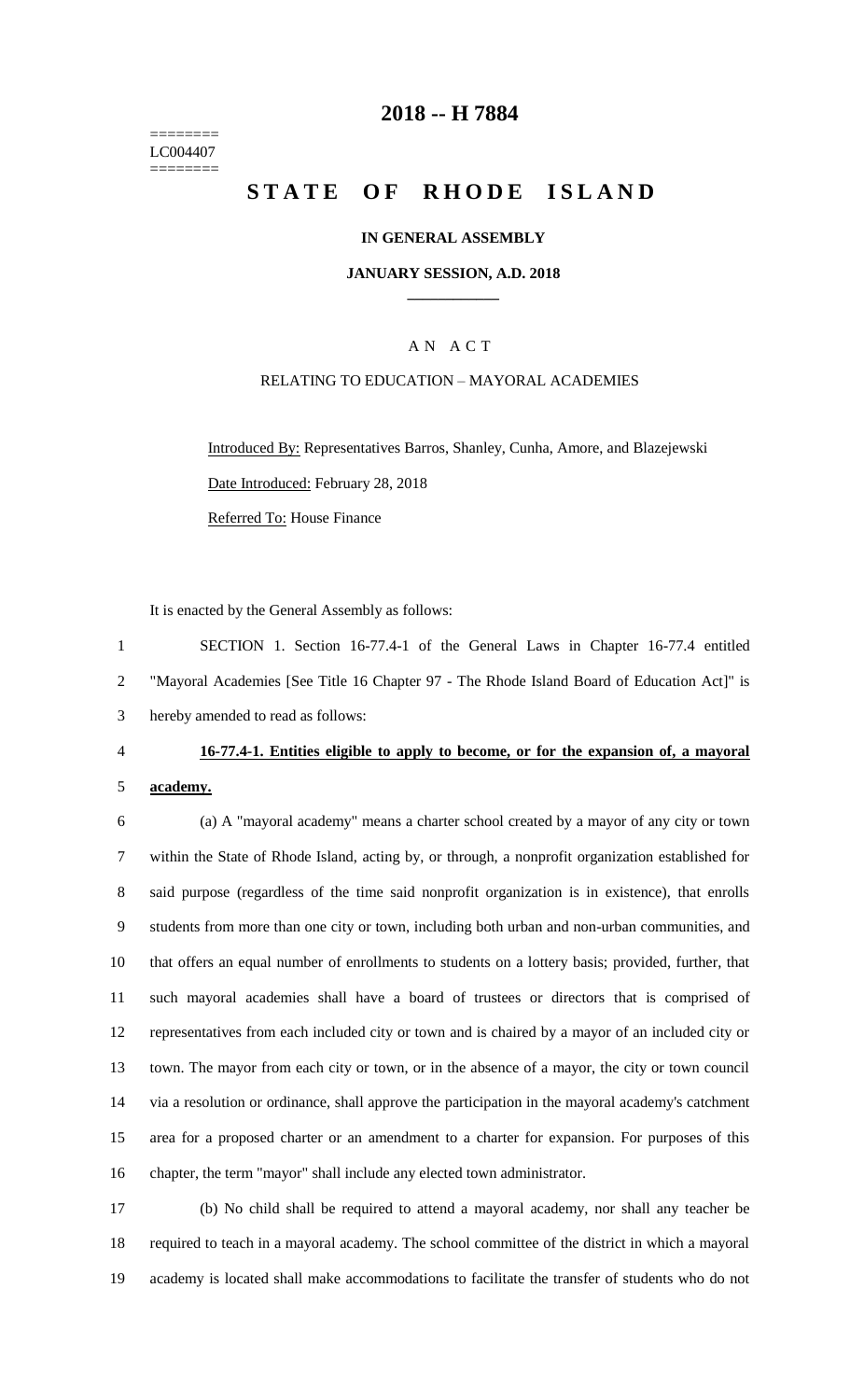wish to participate in a mayoral academy into other public schools. It shall also make accommodations for those students who wish to transfer into the mayoral academy as space permits. If the total number of students who are eligible to attend and apply to a mayoral academy is greater than the number of spaces available, the mayoral academy shall conduct a lottery to determine which students shall be admitted.

- 6 (c) If any proposed mayoral academy or any proposed expansion of any mayoral 7 academy is part of a network of charter schools or a charter management organization currently
- 8 operating within or outside of the state, the mayoral academy proposal shall provide evidence of
- 9 the following:
- 10 (1) That across all affiliated network schools in Rhode Island, or any other state in which
- 11 the network is operating, attrition rates are within a plus or minus five percent (+/-5%) range of
- 12 the sending attrition rates; and
- 13 (2) That across all affiliated network schools operating in Rhode Island or any other state
- 14 in which the network is operating, special education enrollment numbers are within a plus or
- 15 minus five percent (+/- 5%) range of state special education averages; and
- 16 (3) That across all affiliated network schools in Rhode Island or any other state in which
- 17 the network is operating, student suspension rates are within a plus or minus five percent (+/- 5%)
- 18 range of state averages.
- 19 SECTION 2. This act shall take effect upon passage.

======== LC004407 ========